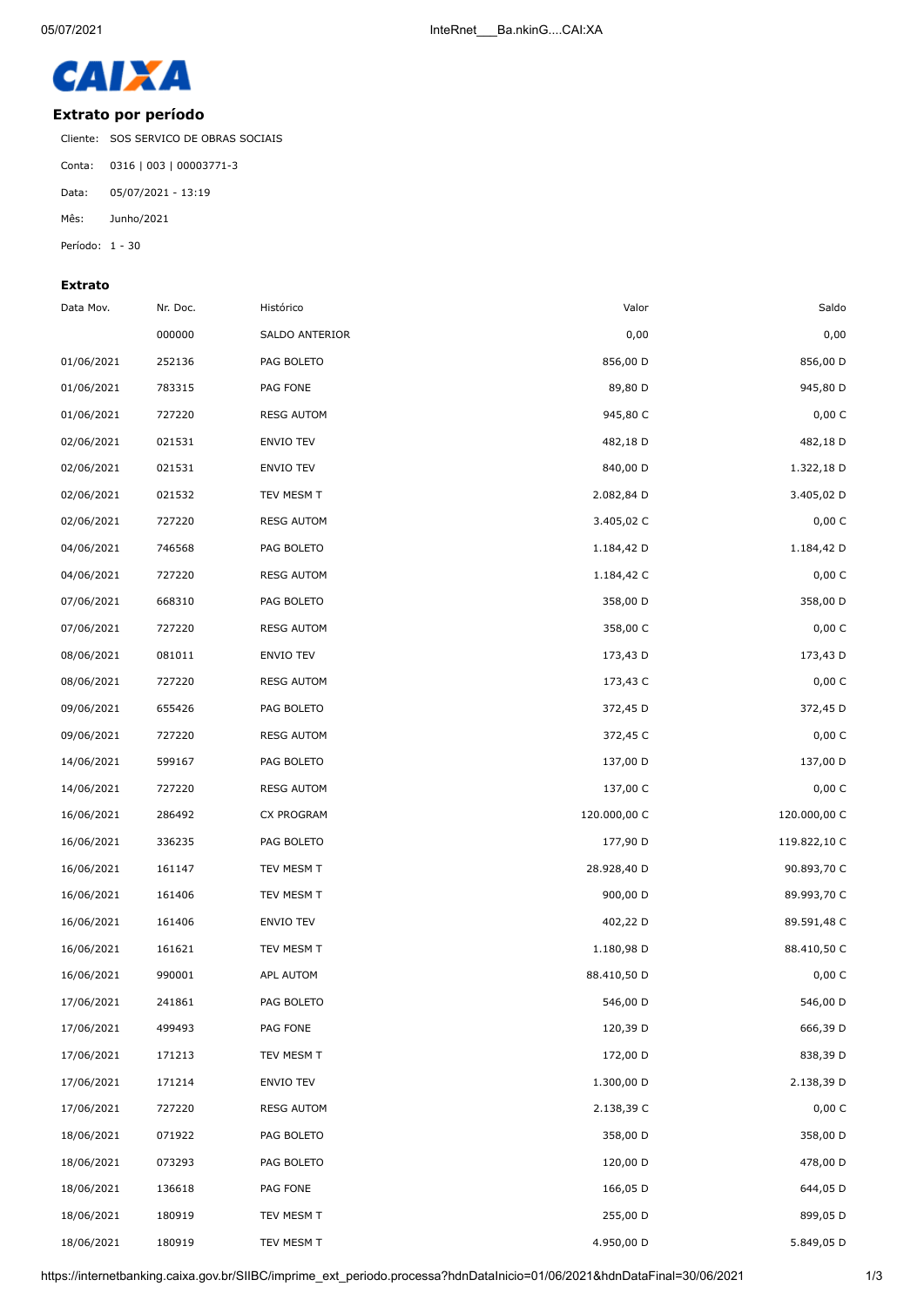| 05/07/2021 |        |                   | Ba.nkinGCAI:XA<br>InteRnet |             |
|------------|--------|-------------------|----------------------------|-------------|
| 18/06/2021 | 180919 | TEV MESM T        | 2.628,91 D                 | 8.477,96 D  |
| 18/06/2021 | 181121 | TEV MESM T        | 480,00 D                   | 8.957,96 D  |
| 18/06/2021 | 727220 | <b>RESG AUTOM</b> | 8.957,96 C                 | 0,00 C      |
| 21/06/2021 | 346187 | PAG BOLETO        | 808,50 D                   | 808,50 D    |
| 21/06/2021 | 211313 | TEV MESM T        | 1.320,00 D                 | 2.128,50 D  |
| 21/06/2021 | 211313 | <b>ENVIO TEV</b>  | 7,87 D                     | 2.136,37 D  |
| 21/06/2021 | 727220 | <b>RESG AUTOM</b> | 2.136,37 C                 | 0,00 C      |
| 25/06/2021 | 002665 | TEV MESM T        | 75,00 D                    | 75,00 D     |
| 25/06/2021 | 002667 | TEV MESM T        | 23,14 D                    | 98,14 D     |
| 25/06/2021 | 002669 | TEV MESM T        | 65,00 D                    | 163,14 D    |
| 25/06/2021 | 002670 | TEV MESM T        | 135,46 D                   | 298,60 D    |
| 25/06/2021 | 002674 | TEV MESM T        | 292,00 D                   | 590,60 D    |
| 25/06/2021 | 251057 | TEV MESM T        | 216,00 D                   | 806,60 D    |
| 25/06/2021 | 727220 | <b>RESG AUTOM</b> | 806,60 C                   | 0,00 C      |
| 29/06/2021 | 198268 | PAG BOLETO        | 855,00 D                   | 855,00 D    |
| 29/06/2021 | 198736 | PAG BOLETO        | 1.290,88 D                 | 2.145,88 D  |
| 29/06/2021 | 199236 | PAG BOLETO        | 1.130,43 D                 | 3.276,31 D  |
| 29/06/2021 | 002201 | TEV MESM T        | 4.353,67 D                 | 7.629,98 D  |
| 29/06/2021 | 002202 | TEV MESM T        | 1.660,25 D                 | 9.290,23 D  |
| 29/06/2021 | 002203 | TEV MESM T        | 1.062,59 D                 | 10.352,82 D |
| 29/06/2021 | 002210 | TEV MESM T        | 1.780,41 D                 | 12.133,23 D |
| 29/06/2021 | 002211 | TEV MESM T        | 1.075,87 D                 | 13.209,10 D |
| 29/06/2021 | 002212 | TEV MESM T        | 426,53 D                   | 13.635,63 D |
| 29/06/2021 | 002213 | TEV MESM T        | 1.237,72 D                 | 14.873,35 D |
| 29/06/2021 | 002214 | TEV MESM T        | 1.196,02 D                 | 16.069,37 D |
| 29/06/2021 | 002215 | TEV MESM T        | 2.447,28 D                 | 18.516,65 D |
| 29/06/2021 | 002217 | TEV MESM T        | 1.758,38 D                 | 20.275,03 D |
| 29/06/2021 | 002219 | TEV MESM T        | 2.910,35 D                 | 23.185,38 D |
| 29/06/2021 | 002220 | TEV MESM T        | 1.440,62 D                 | 24.626,00 D |
| 29/06/2021 | 002221 | TEV MESM T        | 1.980,02 D                 | 26.606,02 D |
| 29/06/2021 | 002222 | TEV MESM T        | 1.113,57 D                 | 27.719,59 D |
| 29/06/2021 | 002223 | TEV MESM T        | 1.990,42 D                 | 29.710,01 D |
| 29/06/2021 | 002224 | TEV MESM T        | 1.018,22 D                 | 30.728,23 D |
| 29/06/2021 | 002225 | TEV MESM T        | 1.267,72 D                 | 31.995,95 D |
| 29/06/2021 | 002226 | TEV MESM T        | 1.734,77 D                 | 33.730,72 D |
| 29/06/2021 | 002227 | TEV MESM T        | 1.639,97 D                 | 35.370,69 D |
| 29/06/2021 | 002230 | TEV MESM T        | 983,89 D                   | 36.354,58 D |
| 29/06/2021 | 002231 | TEV MESM T        | 1.080,40 D                 | 37.434,98 D |
| 29/06/2021 | 002232 | TEV MESM T        | 3.500,79 D                 | 40.935,77 D |
| 29/06/2021 | 002233 | TEV MESM T        | 1.031,89 D                 | 41.967,66 D |
| 29/06/2021 | 002234 | TEV MESM T        | 2.079,49 D                 | 44.047,15 D |
| 29/06/2021 | 002235 | TEV MESM T        | 3.741,10 D                 | 47.788,25 D |
| 29/06/2021 | 002236 | TEV MESM T        | 1.139,00 D                 | 48.927,25 D |
| 29/06/2021 | 002237 | TEV MESM T        | 2.190,92 D                 | 51.118,17 D |
| 29/06/2021 | 002238 | TEV MESM T        | 1.205,79 D                 | 52.323,96 D |
| 29/06/2021 | 002239 | TEV MESM T        | 1.547,04 D                 | 53.871,00 D |

https://internetbanking.caixa.gov.br/SIIBC/imprime\_ext\_periodo.processa?hdnDataInicio=01/06/2021&hdnDataFinal=30/06/2021 2/3